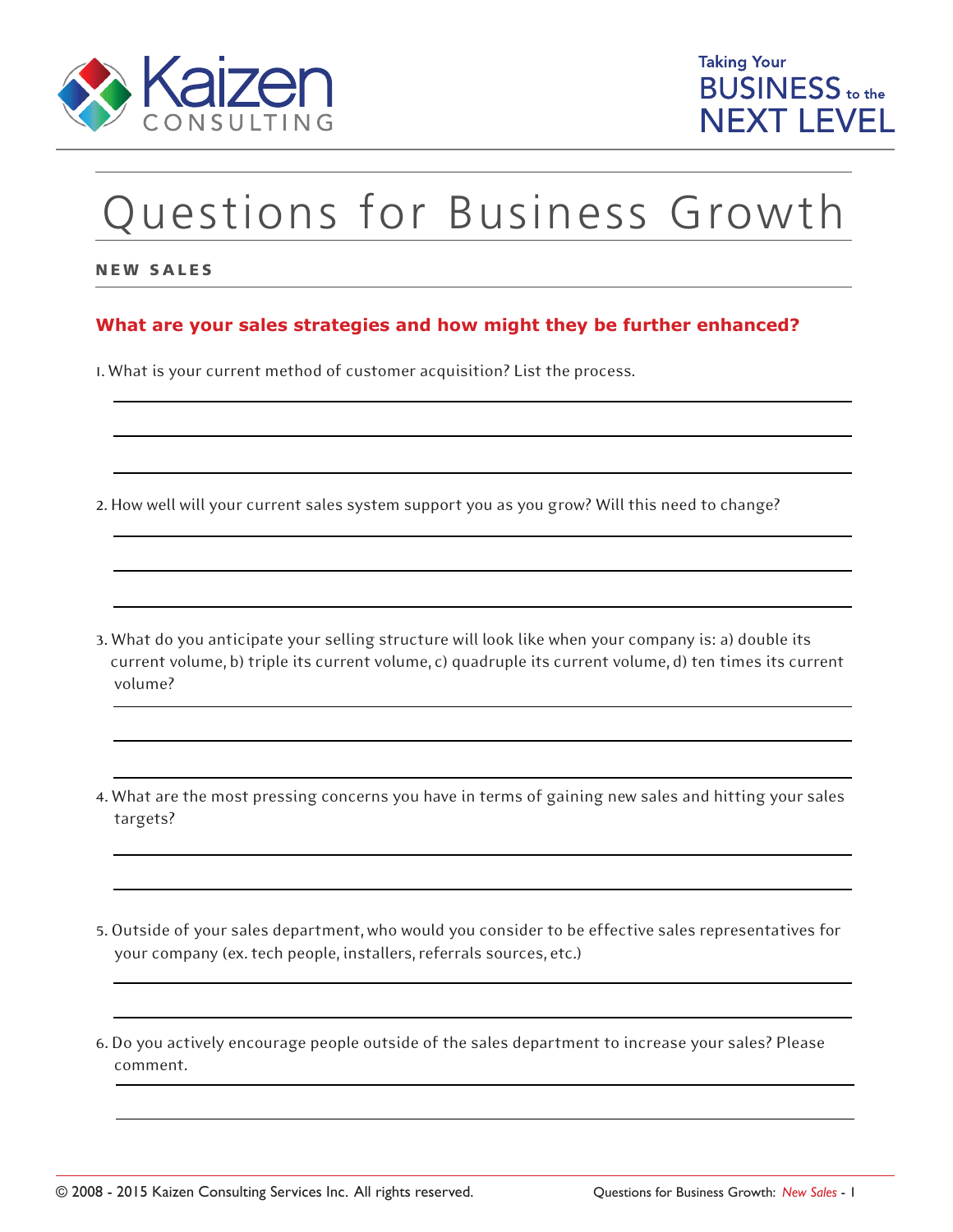



5. What is your strategy for hiring and retaining A-level sales reps?

6. Do you have a consistent process for training new sales reps? If yes, is it in writing? Please comment.

7. On a separate piece of paper, please provide a list of sales team members and their monthly sales activity for the past two years.

8. What are the top strengths and weaknesses of each person in your sales department?

9. Who are the strongest members of your sales team?

10. Who are the weakest members of your sales team?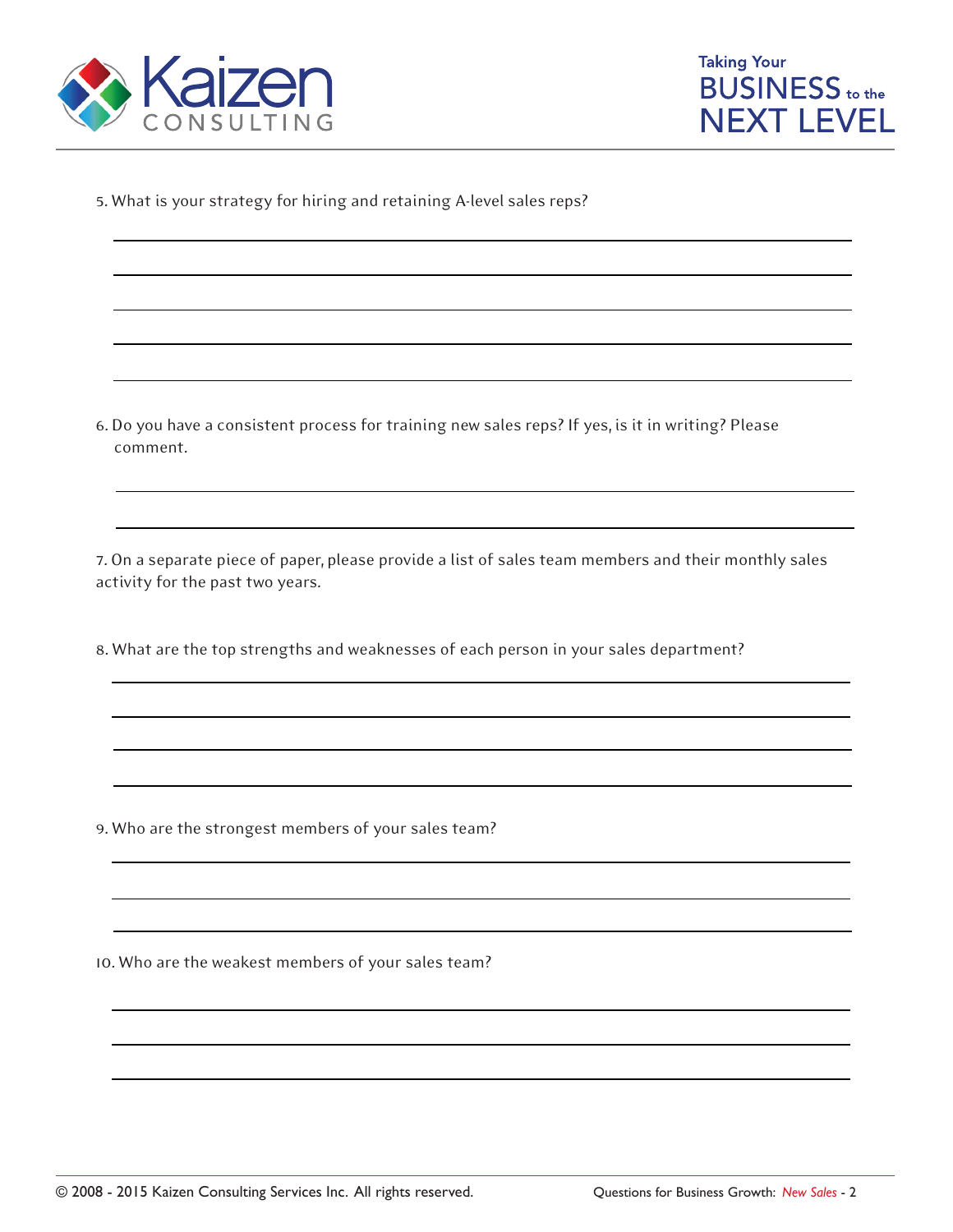



- 11. How are your salespeople compensated?
- 12. How well do the members of your sales team gain (or protect) margin for your business?
- 13. To what extent are their sales based on price?
- 14. Are you successfully managing your sales team to profitably deliver on your goals for revenue and profit? How might you improve in this area?

15. How do you ensure that your marketing efforts are focused on your most profitable customer segments?

16. Have you pursued e-business or used e-channels for sales? If not, is it time to start pursuing this?